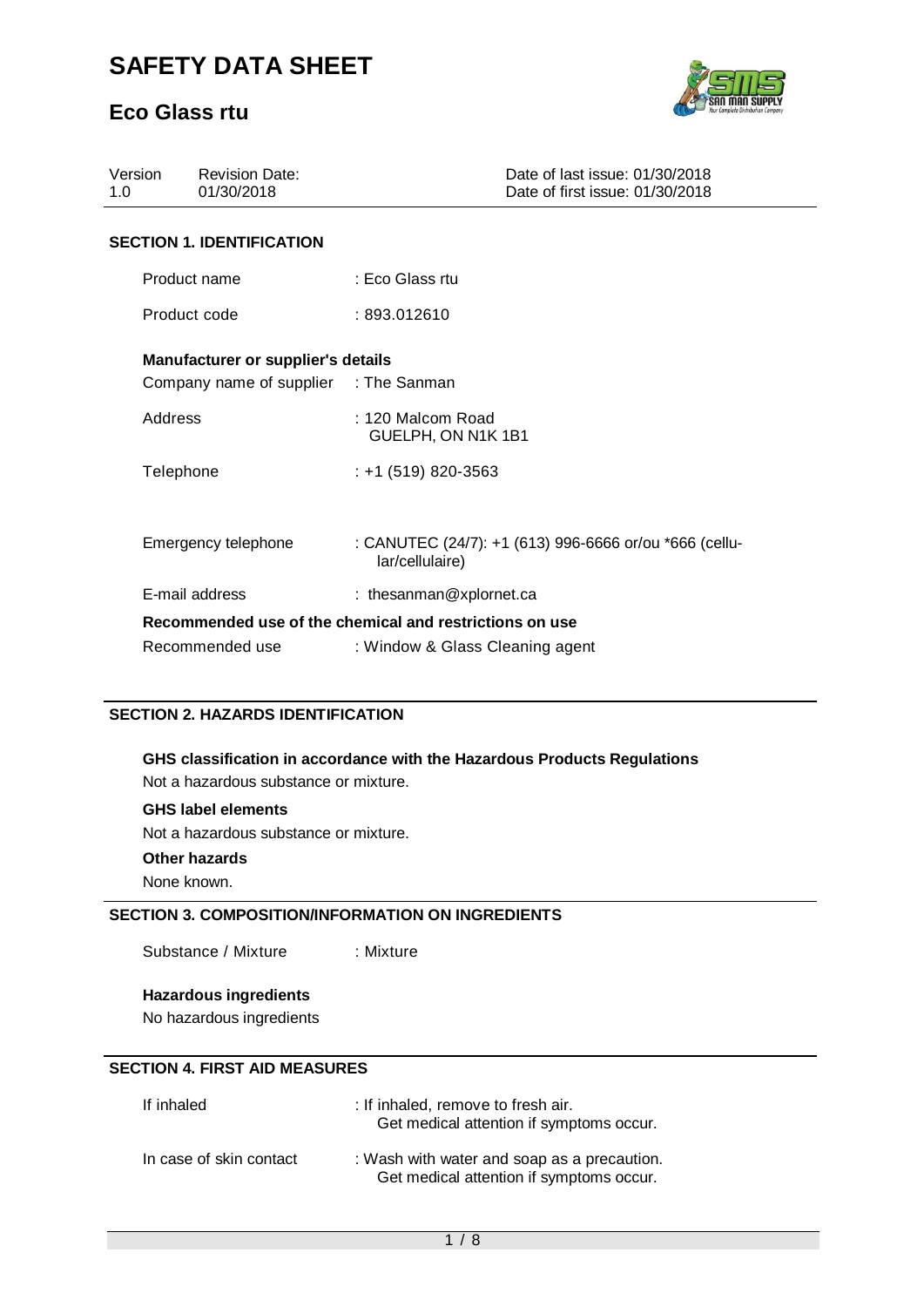# **Eco Glass rtu**

| Version<br>1.0 | Revision Date:<br>01/30/2018                           | Date of last issue: 01/30/2018<br>Date of first issue: 01/30/2018                                                         |
|----------------|--------------------------------------------------------|---------------------------------------------------------------------------------------------------------------------------|
|                | In case of eye contact                                 | : Flush eyes with water as a precaution.<br>Get medical attention if irritation develops and persists.                    |
|                | If swallowed                                           | : If swallowed, DO NOT induce vomiting.<br>Get medical attention if symptoms occur.<br>Rinse mouth thoroughly with water. |
| delayed        | Most important symptoms<br>and effects, both acute and | : None known.                                                                                                             |
|                | Protection of first-aiders                             | : No special precautions are necessary for first aid responders.                                                          |
|                | Notes to physician                                     | : Treat symptomatically and supportively.                                                                                 |

#### **SECTION 5. FIRE-FIGHTING MEASURES**

Suitable extinguishing media : Water spray Alcohol-resistant foam Carbon dioxide (CO2) Dry chemical Unsuitable extinguishing : None known. media Specific hazards during fire : Exposure to combustion products may be a hazard to health. fighting Hazardous combustion prod : No hazardous combustion products are known ucts Specific extinguishing meth : Use extinguishing measures that are appropriate to local cirods cumstances and the surrounding environment. Use water spray to cool unopened containers. Remove undamaged containers from fire area if it is safe to do so. Evacuate area. Special protective equipment : Wear self-contained breathing apparatus for firefighting if for fire-fighters necessary. Use personal protective equipment.

### **SECTION 6. ACCIDENTAL RELEASE MEASURES**

| tive equipment and emer   | Personal precautions, protec : Follow safe handling advice and personal protective                                                                                                                                                            |
|---------------------------|-----------------------------------------------------------------------------------------------------------------------------------------------------------------------------------------------------------------------------------------------|
| gency procedures          | equipment recommendations.                                                                                                                                                                                                                    |
| Environmental precautions | : Discharge into the environment must be avoided.<br>Prevent further leakage or spillage if safe to do so.<br>Prevent spreading over a wide area (e.g., by containment or<br>oil barriers).<br>Retain and dispose of contaminated wash water. |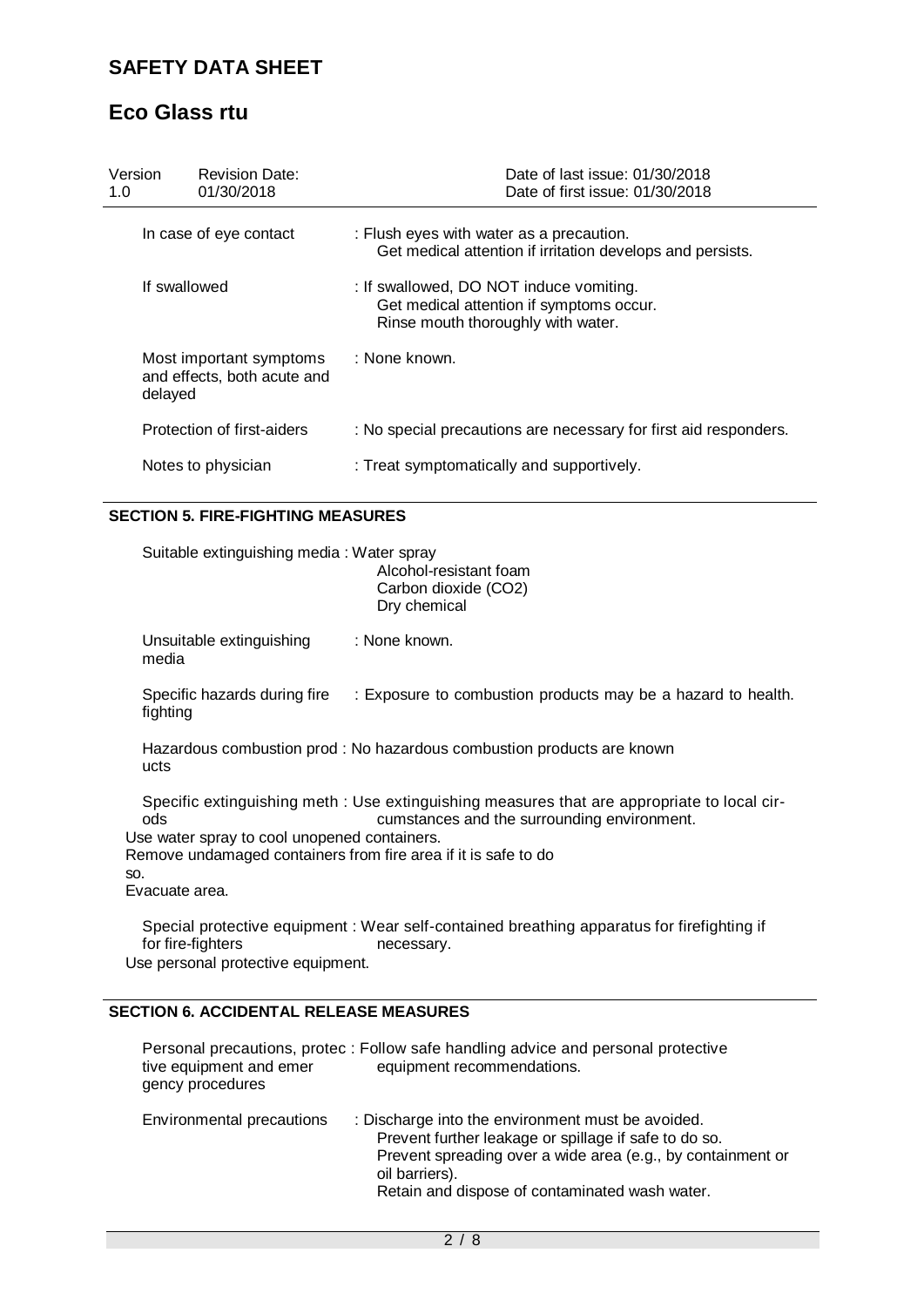# **Eco Glass rtu**

| Version<br>1.0 | <b>Revision Date:</b><br>01/30/2018                      | Date of last issue: 01/30/2018<br>Date of first issue: 01/30/2018                                                                                                                                                                                                                                                                                                                                                                                                                                                                                                                                                                                                    |
|----------------|----------------------------------------------------------|----------------------------------------------------------------------------------------------------------------------------------------------------------------------------------------------------------------------------------------------------------------------------------------------------------------------------------------------------------------------------------------------------------------------------------------------------------------------------------------------------------------------------------------------------------------------------------------------------------------------------------------------------------------------|
|                |                                                          | Local authorities should be advised if significant spillages<br>cannot be contained.                                                                                                                                                                                                                                                                                                                                                                                                                                                                                                                                                                                 |
|                | Methods and materials for<br>containment and cleaning up | : Soak up with inert absorbent material.<br>For large spills, provide diking or other appropriate contain-<br>ment to keep material from spreading. If diked material can be<br>pumped, store recovered material in appropriate container.<br>Clean up remaining materials from spill with suitable absor-<br>bent.<br>Local or national regulations may apply to releases and<br>disposal of this material, as well as those materials and items<br>employed in the cleanup of releases. You will need to<br>determine which regulations are applicable.<br>Sections 13 and 15 of this SDS provide information<br>regarding certain local or national requirements. |

### **SECTION 7. HANDLING AND STORAGE**

| <b>Technical measures</b>   | : See Engineering measures under EXPOSURE<br>CONTROLS/PERSONAL PROTECTION section.                                                                                                                                           |
|-----------------------------|------------------------------------------------------------------------------------------------------------------------------------------------------------------------------------------------------------------------------|
| Local/Total ventilation     | : Use only with adequate ventilation.                                                                                                                                                                                        |
| Advice on safe handling     | : Handle in accordance with good industrial hygiene and safety<br>practice, based on the results of the workplace exposure as-<br>sessment<br>Take care to prevent spills, waste and minimize release to the<br>environment. |
| Conditions for safe storage | : Keep in properly labeled containers.<br>Store in accordance with the particular national regulations.                                                                                                                      |
| Materials to avoid          | : Do not store with the following product types:<br>Strong oxidizing agents                                                                                                                                                  |

#### **SECTION 8. EXPOSURE CONTROLS/PERSONAL PROTECTION**

# **Ingredients with workplace control parameters**

Contains no substances with occupational exposure limit values.

| <b>Engineering measures</b> | : Ensure adequate ventilation, especially in confined areas.<br>Minimize workplace exposure concentrations. |  |  |  |
|-----------------------------|-------------------------------------------------------------------------------------------------------------|--|--|--|
|                             | Personal protective equipment                                                                               |  |  |  |
| Respiratory protection      | : No personal respiratory protective equipment normally requi-<br>red.                                      |  |  |  |
| Hand protection             |                                                                                                             |  |  |  |
| Remarks                     | : Wash hands before breaks and at the end of workday.                                                       |  |  |  |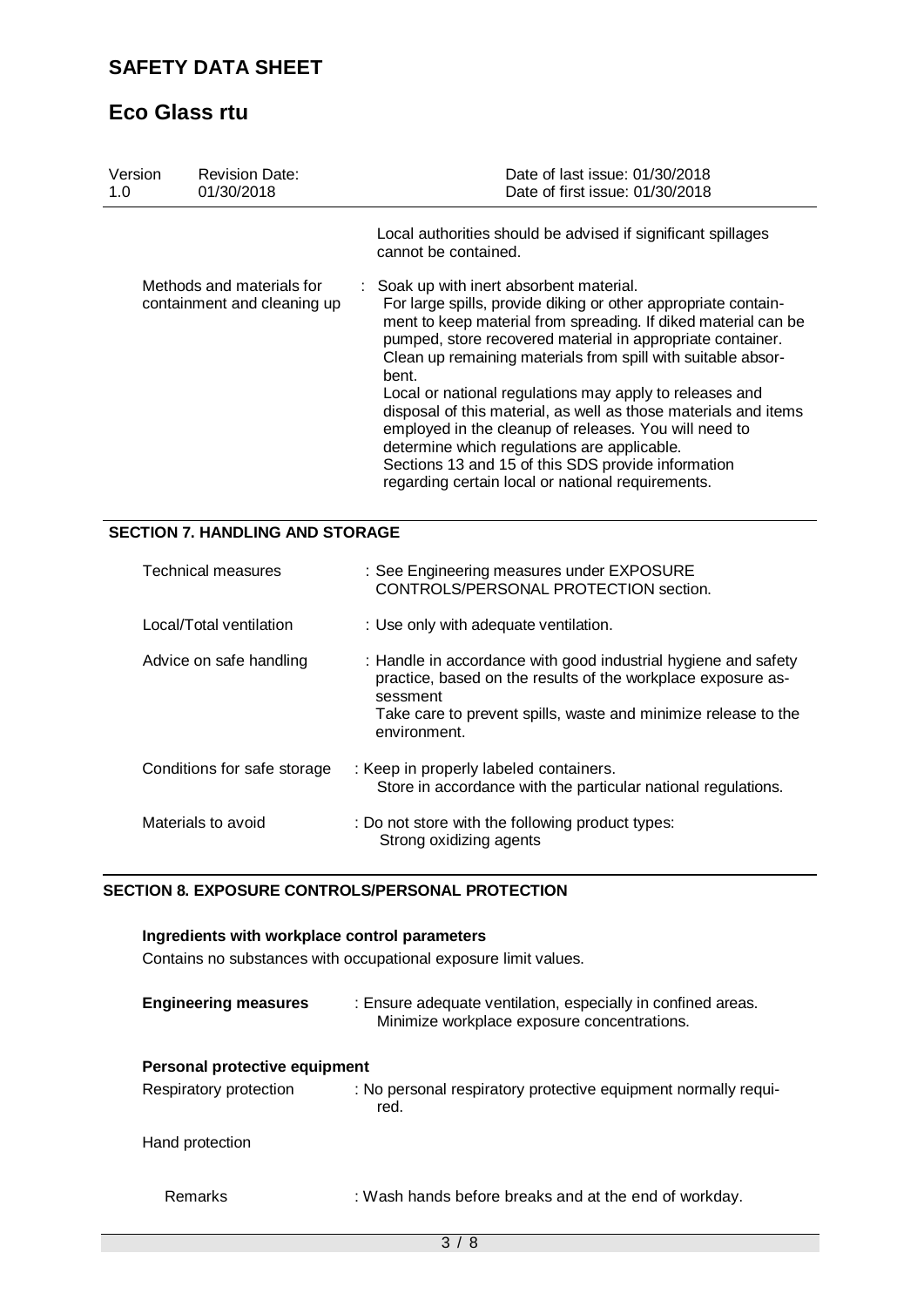# **Eco Glass rtu**

| Version<br>1.0           | <b>Revision Date:</b><br>01/30/2018 | Date of last issue: 01/30/2018<br>Date of first issue: 01/30/2018                                                                                                                       |  |
|--------------------------|-------------------------------------|-----------------------------------------------------------------------------------------------------------------------------------------------------------------------------------------|--|
|                          | Eye protection                      | : Wear the following personal protective equipment:<br>Safety glasses                                                                                                                   |  |
| Skin and body protection |                                     | : Skin should be washed after contact.                                                                                                                                                  |  |
| Hygiene measures         |                                     | : Ensure that eye flushing systems and safety showers are<br>located close to the working place.<br>When using do not eat, drink or smoke.<br>Wash contaminated clothing before re-use. |  |

### **SECTION 9. PHYSICAL AND CHEMICAL PROPERTIES**

| Appearance                                                              | : liquid                          |  |
|-------------------------------------------------------------------------|-----------------------------------|--|
| Color                                                                   | : blue                            |  |
| Odor                                                                    | $:$ mild                          |  |
| <b>Odor Threshold</b>                                                   | : No data available               |  |
| рH                                                                      | $: 7.5 - 7.9$                     |  |
| Melting point/freezing point                                            | : 0 °C                            |  |
| Initial boiling point and boiling: 100 °C<br>range                      |                                   |  |
| Flash point                                                             | : No data available               |  |
| Evaporation rate                                                        | : No data available               |  |
| Flammability (solid, gas)                                               | : Not applicable                  |  |
| Flammability (liquids)                                                  | : No data available               |  |
| Upper explosion limit / Upper : No data available<br>flammability limit |                                   |  |
| Lower explosion limit / Lower : No data available<br>flammability limit |                                   |  |
| Vapor pressure                                                          | : 23 hPa (20 °C)                  |  |
| Relative vapor density                                                  | : No data available               |  |
| Relative density                                                        | : No data available               |  |
| Density                                                                 | : 1.002 g/cm <sup>3</sup> (20 °C) |  |
| Solubility(ies)<br>Water solubility                                     | : soluble                         |  |
| Partition coefficient: n-                                               | : Not applicable                  |  |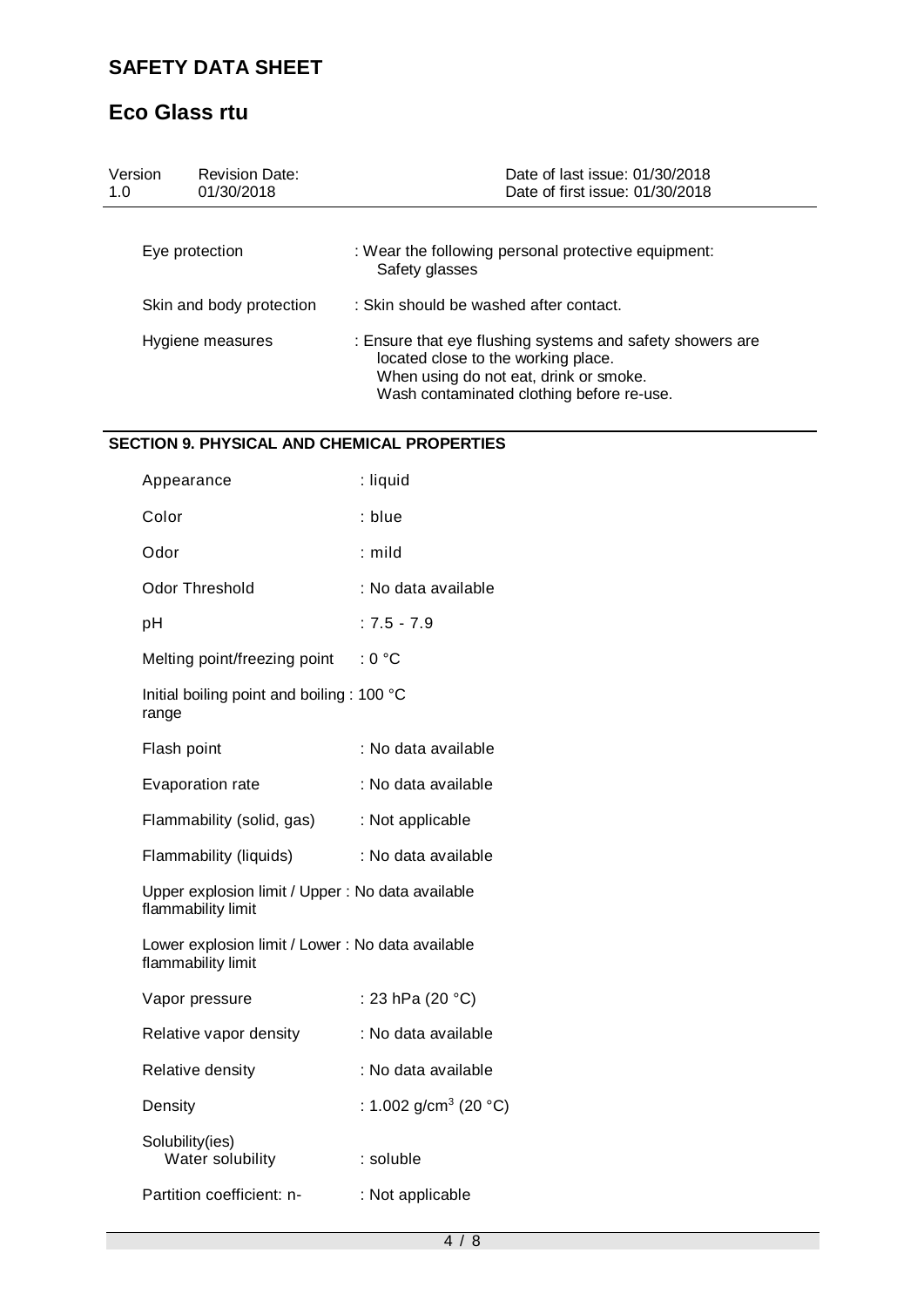# **Eco Glass rtu**

| Version<br>1.0 | <b>Revision Date:</b><br>01/30/2018 |                     | Date of last issue: 01/30/2018<br>Date of first issue: 01/30/2018 |
|----------------|-------------------------------------|---------------------|-------------------------------------------------------------------|
| octanol/water  |                                     |                     |                                                                   |
|                | Autoignition temperature            | : No data available |                                                                   |
|                | Decomposition temperature           | : No data available |                                                                   |
| Viscosity      | Viscosity, kinematic                | : No data available |                                                                   |
|                | Explosive properties                | : Not explosive     |                                                                   |
|                | Oxidizing properties                |                     | : The substance or mixture is not classified as oxidizing.        |
| Particle size  |                                     | : Not applicable    |                                                                   |

### **SECTION 10. STABILITY AND REACTIVITY**

| Reactivity                          | : Not classified as a reactivity hazard.                               |  |
|-------------------------------------|------------------------------------------------------------------------|--|
| Chemical stability                  | : Stable under normal conditions.                                      |  |
| tions                               | Possibility of hazardous reac: Can react with strong oxidizing agents. |  |
| Conditions to avoid                 | : None known.                                                          |  |
| Incompatible materials              | : Oxidizing agents                                                     |  |
| Hazardous decomposition<br>products | : No hazardous decomposition products are known.                       |  |

### **SECTION 11. TOXICOLOGICAL INFORMATION**

#### **Information on likely routes of exposure**

Inhalation Skin contact Ingestion Eye contact

### **Acute toxicity**

Not classified based on available information.

### **Skin corrosion/irritation**

Not classified based on available information.

#### **Serious eye damage/eye irritation**

Not classified based on available information.

#### **Respiratory or skin sensitization**

#### **Skin sensitization**

Not classified based on available information.

#### **Respiratory sensitization**

Not classified based on available information.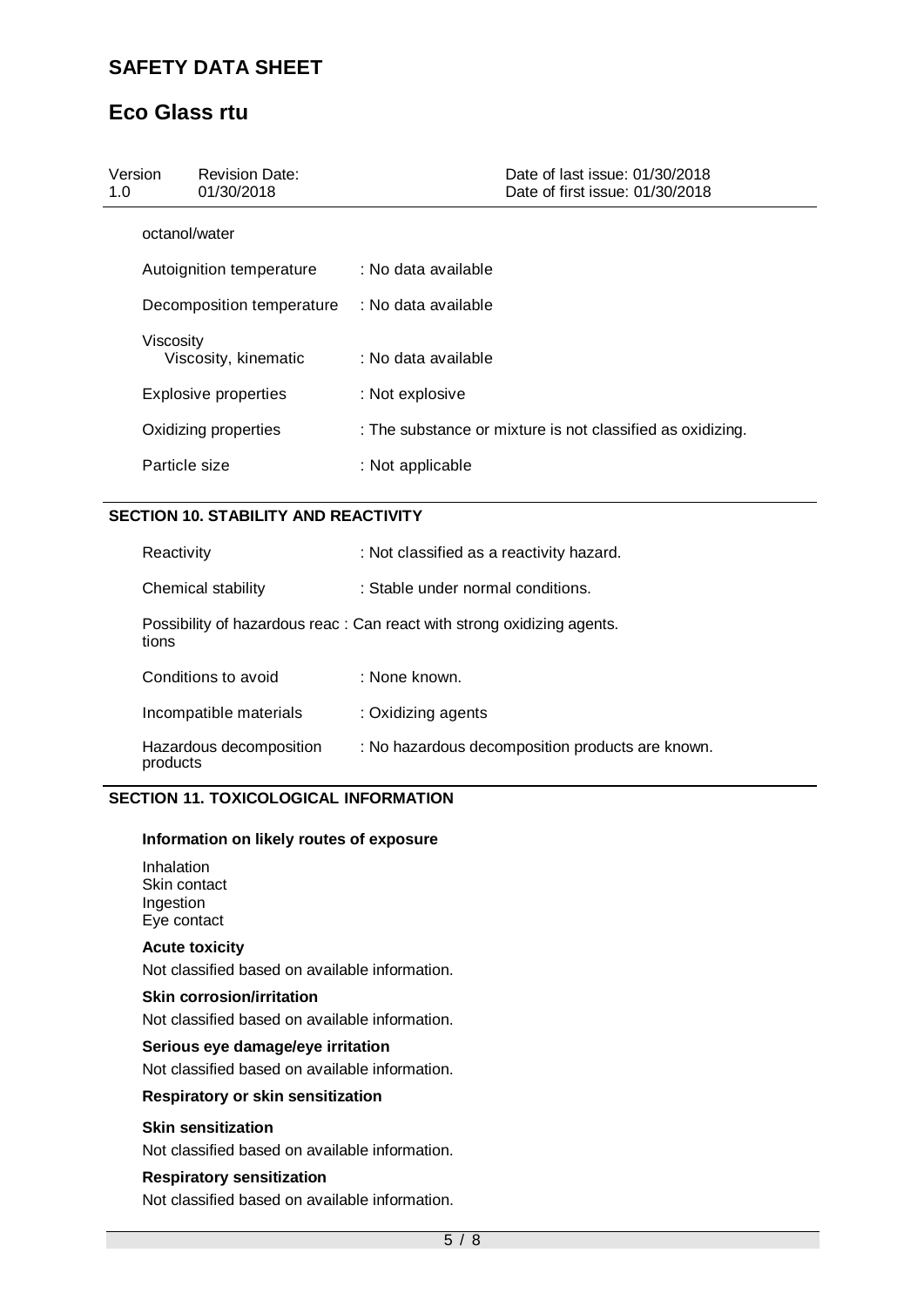# **Eco Glass rtu**

| Version<br>1.0 | <b>Revision Date:</b><br>01/30/2018                       | Date of last issue: 01/30/2018<br>Date of first issue: 01/30/2018 |
|----------------|-----------------------------------------------------------|-------------------------------------------------------------------|
|                | <b>Germ cell mutagenicity</b>                             |                                                                   |
|                | Not classified based on available information.            |                                                                   |
|                | Carcinogenicity                                           |                                                                   |
|                | Not classified based on available information.            |                                                                   |
|                | <b>Reproductive toxicity</b>                              |                                                                   |
|                | Not classified based on available information.            |                                                                   |
|                | <b>STOT-single exposure</b>                               |                                                                   |
|                | Not classified based on available information.            |                                                                   |
|                | <b>STOT-repeated exposure</b>                             |                                                                   |
|                | Not classified based on available information.            |                                                                   |
|                | <b>Aspiration toxicity</b>                                |                                                                   |
|                | Not classified based on available information.            |                                                                   |
|                | <b>SECTION 12. ECOLOGICAL INFORMATION</b>                 |                                                                   |
|                |                                                           |                                                                   |
|                | <b>Ecotoxicity</b><br>No data available                   |                                                                   |
|                |                                                           |                                                                   |
|                | <b>Persistence and degradability</b><br>No data available |                                                                   |
|                |                                                           |                                                                   |
|                | <b>Bioaccumulative potential</b><br>No data available     |                                                                   |
|                | <b>Mobility in soil</b>                                   |                                                                   |
|                | No data available                                         |                                                                   |
|                | Other adverse effects                                     |                                                                   |
|                | No data available                                         |                                                                   |
|                |                                                           |                                                                   |
|                | <b>SECTION 13. DISPOSAL CONSIDERATIONS</b>                |                                                                   |
|                | <b>Disposal methods</b>                                   |                                                                   |
|                | Waste from residues                                       | : Dispose of in accordance with local regulations.                |

| Contaminated packaging | : Empty containers should be taken to an approved waste<br>handling site for recycling or disposal.<br>If not otherwise specified: Dispose of as unused product. |
|------------------------|------------------------------------------------------------------------------------------------------------------------------------------------------------------|
|                        |                                                                                                                                                                  |
|                        |                                                                                                                                                                  |

### **SECTION 14. TRANSPORT INFORMATION**

### **International Regulations**

**UNRTDG** Not regulated as a dangerous good **IATA-DGR**

Not regulated as a dangerous good

#### **IMDG-Code**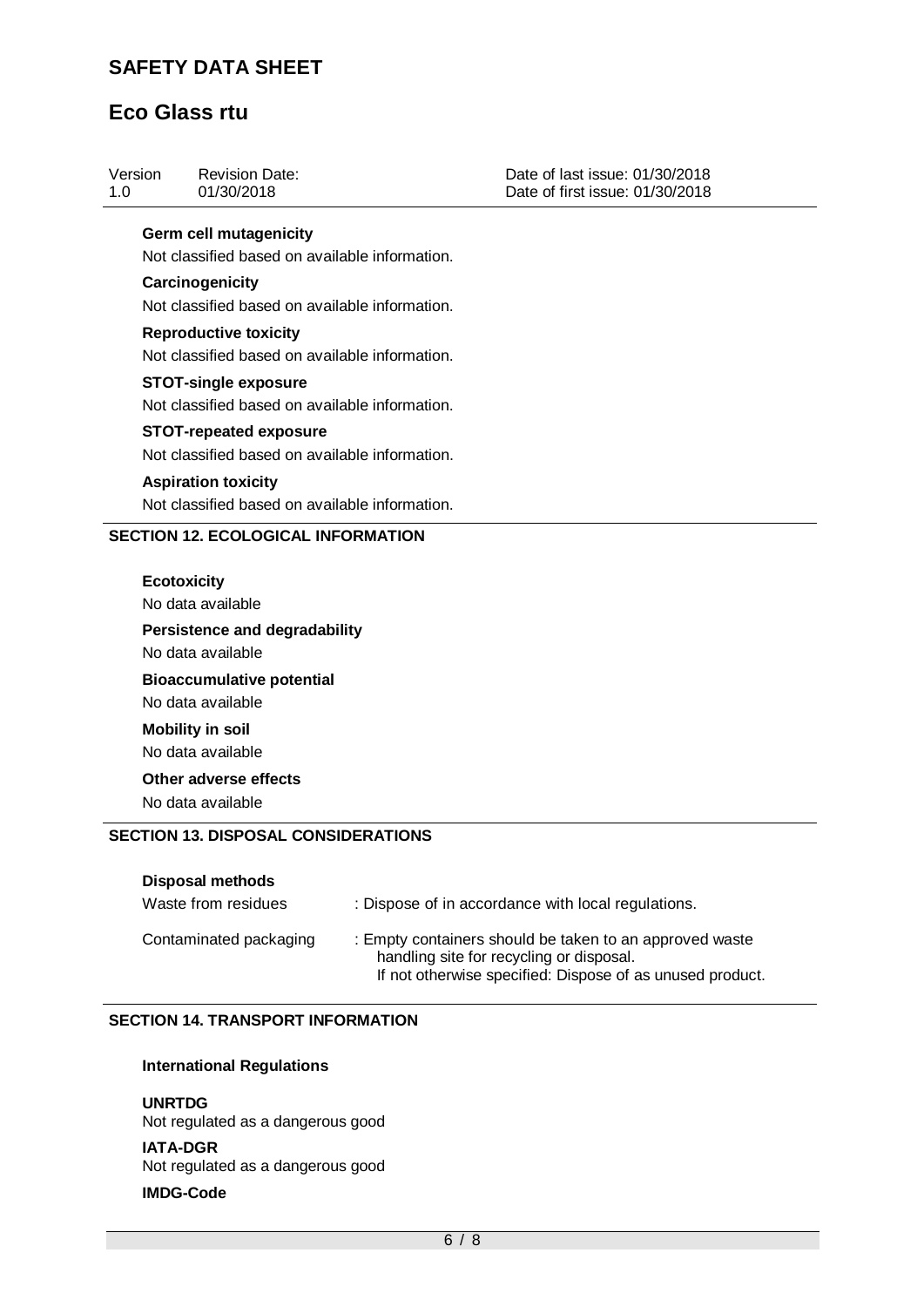# **Eco Glass rtu**

| Version | <b>Revision Date:</b> | Date of last issue: 01/30/2018  |
|---------|-----------------------|---------------------------------|
| -1.0    | 01/30/2018            | Date of first issue: 01/30/2018 |

Not regulated as a dangerous good

**Transport in bulk according to Annex II of MARPOL 73/78 and the IBC Code**  Not applicable for product as supplied.

#### **Domestic regulation**

**TDG**

Not regulated as a dangerous good

#### **SECTION 15. REGULATORY INFORMATION**

**Volatile organic compounds (VOC) content**

VOC content: 0 % / 0 g/l

**The ingredients of this product are reported in the following inventories:**

DSL **EXECUTE:** All chemical substances in this product comply with the CEPA 1999 and NSNR and are on or exempt from listing on the Canadian Domestic Substances List (DSL).

#### **SECTION 16. OTHER INFORMATION**

#### **Full text of other abbreviations**

AICS - Australian Inventory of Chemical Substances; ANTT - National Agency for Transport by Land of Brazil; ASTM - American Society for the Testing of Materials; bw - Body weight; CMR - Carcinogen, Mutagen or Reproductive Toxicant; CPR - Controlled Products Regulations; DIN - Standard of the German Institute for Standardisation; DSL - Domestic Substances List (Canada); ECx - Concentration associated with x% response; ELx - Loading rate associated with x% response; EmS - Emergency Schedule; ENCS - Existing and New Chemical Substances (Japan); ErCx - Concentration associated with x% growth rate response; ERG - Emergency Response Guide; GHS - Globally Harmonized System; GLP - Good Laboratory Practice; IARC - International Agency for Research on Cancer; IATA - International Air Transport Association; IBC - International Code for the Construction and Equipment of Ships carrying Dangerous Chemicals in Bulk; IC50 - Half maximal inhibitory concentration; ICAO - International Civil Aviation Organization; IECSC - Inventory of Existing Chemical Substances in China; IMDG - International Maritime Dangerous Goods; IMO - International Maritime Organization; ISHL - Industrial Safety and Health Law (Japan); ISO - International Organisation for Standardization; KECI - Korea Existing Chemicals Inventory; LC50 - Lethal Concentration to 50 % of a test population; LD50 - Lethal Dose to 50% of a test population (Median Lethal Dose); MARPOL - International Convention for the Prevention of Pollution from Ships; n.o.s. - Not Otherwise Specified; Nch - Chilean Norm; NO(A)EC - No Observed (Adverse) Effect Concentration; NO(A)EL - No Observed (Adverse) Effect Level; NOELR - No Observable Effect Loading Rate; NOM - Official Mexican Norm; NTP - National Toxicology Program; NZIoC - New Zealand Inventory of Chemicals; OECD - Organization for Economic Cooperation and Development; OPPTS - Office of Chemical Safety and Pollution Prevention; PBT - Persistent, Bioaccumulative and Toxic substance; PICCS - Philippines Inventory of Chemicals and Chemical Substances; (Q)SAR - (Quantitative) Structure Activity Relationship; REACH - Regulation (EC) No 1907/2006 of the European Parliament and of the Council concerning the Registration, Evaluation, Authorisation and Restriction of Chemicals; SADT - Self-Accelerating Decomposition Temperature; SDS - Safety Data Sheet; TCSI - Taiwan Chemical Substance Inventory; TDG - Transportation of Dangerous Goods; TSCA - Toxic Substances Control Act (United States); UN - United Nations; UNRTDG - United Nations Recommendations on